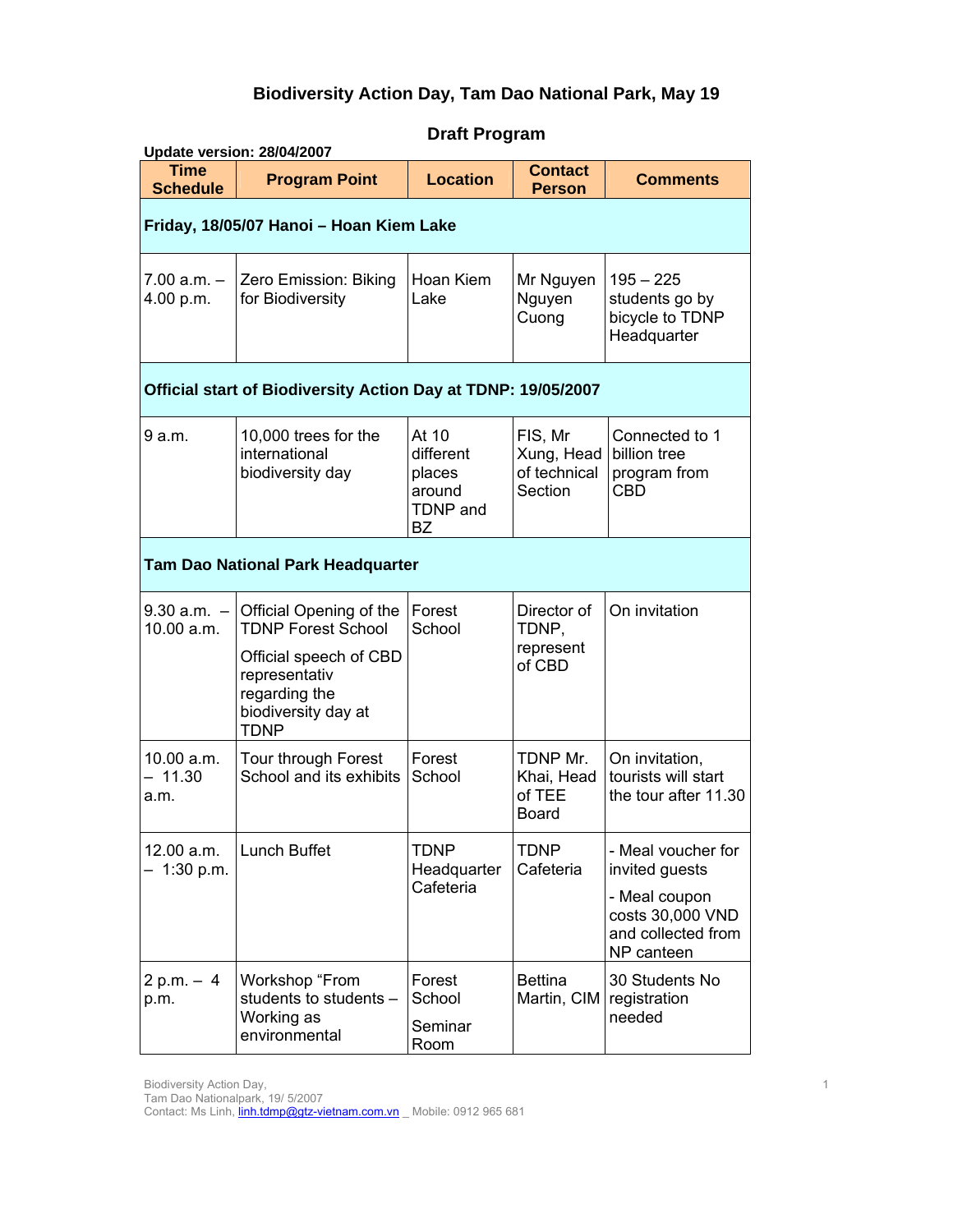| <b>Time</b><br><b>Schedule</b> | <b>Program Point</b>                                                                    | <b>Location</b>                     | <b>Contact</b><br><b>Person</b>                                      | <b>Comments</b>                                           |
|--------------------------------|-----------------------------------------------------------------------------------------|-------------------------------------|----------------------------------------------------------------------|-----------------------------------------------------------|
|                                | protector"                                                                              |                                     |                                                                      |                                                           |
| 1.30 p.m. $-$<br>3.00 p.m.     | Workshop<br>"Biodiversity in<br>Vietnam" Introduction<br>to Biodiversity of<br>TDNP     | Forest<br>School<br>Meeting<br>Room | Tran<br>Phong,<br><b>Director</b><br><b>DOST Ninh</b><br>Thuan       | On invitation                                             |
|                                | "Treasures of Nature:<br>The Primates of<br>Vietnam" (PNKB)                             |                                     | Dr. Martina<br>Vogt                                                  |                                                           |
| 6 p.m. $-7$<br>p.m             | Wrap-up session: Link<br>between Biodiversity<br>and Climat Change -<br>the conclusions | Meeting<br>room                     | <b>Director</b><br><b>DOST Ninh</b><br>Thuan,<br>Suhel (GTZ<br>Bonn) |                                                           |
| 10 a.m. $-5$  <br>p.m.         | <b>Organic Market</b>                                                                   | TDNP<br>Headquarter<br>Yard         | ADDA (Mr<br>Koen)                                                    |                                                           |
| <b>Chat Dau Valley</b>         |                                                                                         |                                     |                                                                      |                                                           |
| $10 a.m. - 5$<br>p.m.          | <b>Bear Exhibition</b>                                                                  | Chat Dau<br>Valley<br>Pavilion      | AAF, Herr<br>Tuan                                                    | Open for<br>everybody                                     |
| 10 $a.m. -$<br>11 a.m.         | Guided tour on soil:<br>One hour in the Forest                                          | Chat Dau<br>Valley                  | Mr Thuy,<br>TDNP<br>ranger                                           | On registration (30<br>people) fee: 2,000<br>VND per each |
| 10 a.m.<br>11a.m               | Guided tour on tree:<br>One hour in the forest                                          | Chat Dau<br>Valley                  | Ms. Duoc<br>Women<br>Union Ho<br>Son                                 | On registration (30<br>people) fee: 2,000<br>VND per each |
| 3.15 p.m.                      | Guided tour: Primate<br>surveys in TDNP                                                 | Chat Dau<br>Valley                  | Dr Martina<br>Vogt                                                   | On registration (30<br>people) fee: 2,000<br>VND per each |
| $4 p.m. - 5$<br>p.m.           | Guided tours: local<br>tree at TDNP                                                     | Chat Dau<br>Valley                  | Lutz<br>Lehmann                                                      | On registration (30<br>people) fee: 2,000<br>VND per each |
| $4 p.m. - 5$<br>p.m.           | <b>International Music</b><br>Program                                                   | Chat Dau<br>Valley<br>Pavilion      | Henri von<br>Homberg,<br>GTZ                                         | 50 Invited guest                                          |
| 10 p.m. $-5$                   | <b>Children Activities:</b>                                                             | Chat Dau                            | GTZ/Forest                                                           | Open                                                      |
| p.m.                           | Project 1: Build a<br>bamboo house, bridge<br>Project 2: paint a                        | Valley<br>Pavilion                  | School                                                               |                                                           |
|                                |                                                                                         |                                     |                                                                      |                                                           |

Tam Dao Nationalpark, 19/ 5/2007

Contact: Ms Linh, *linh.tdmp@gtz-vietnam.com.vn* Mobile: 0912 965 681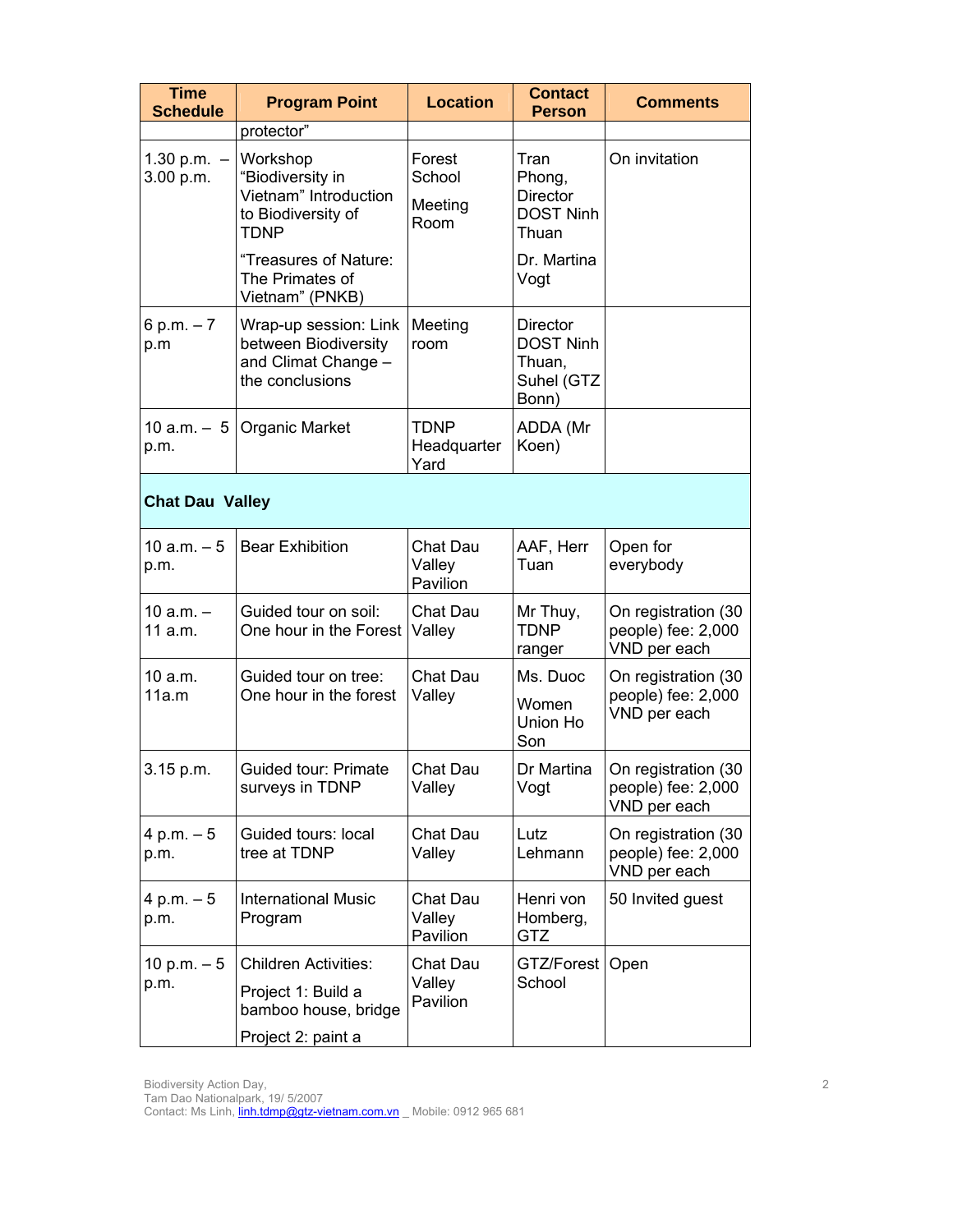| <b>Time</b><br><b>Schedule</b> | <b>Program Point</b>                                                                             | <b>Location</b>                                   | <b>Contact</b><br><b>Person</b>             | <b>Comments</b>                                                                                        |
|--------------------------------|--------------------------------------------------------------------------------------------------|---------------------------------------------------|---------------------------------------------|--------------------------------------------------------------------------------------------------------|
|                                | biodiversity box with<br>an artist                                                               |                                                   |                                             |                                                                                                        |
| 6 p.m. $-8$<br>p.m.            | <b>Evening Buffet</b>                                                                            | <b>TDNP</b><br>Headquarter<br>Cafeteria           | <b>TDNP</b><br>Cafeteria                    | Voucher for invited<br>guests<br>- Meal coupon<br>costs 30,000 VND<br>and collected from<br>NP canteen |
| <b>Tay Thien Pagoda</b>        |                                                                                                  |                                                   |                                             |                                                                                                        |
| $9 a.m. - 12$<br>a.m.          | Tour on Tam Dao<br><b>National Parks Flora</b>                                                   | Start and<br>finish at the<br>Tay Thien<br>Pagoda | <b>IEBR</b>                                 | On registration (30<br>people) fee: 2,000<br>VND per each                                              |
| 2 p.m. $-4$<br>p.m.            | Tour on Tam Dao<br><b>National Parks Flora</b>                                                   | Start and<br>finish at the<br>Tay Thien<br>Pagoda | <b>IEBR</b>                                 | On registration (30<br>people) fee: 2,000<br>VND per each                                              |
| $9 a.m. - 12$<br>a.m.          | Tour on Tam Dao<br><b>National Parks</b><br>Amphibians,<br>Butterflies, Insects,<br><b>Birds</b> | Start and<br>finish at the<br>Tay Thien<br>Pagoda | IEBR, Mr<br>Le manh<br>Hung                 | On registration (30<br>people) fee: 2,000<br>VND per each                                              |
| $2 p.m. - 4$<br>p.m.           | Tour on Tam Dao<br><b>National Parks</b><br>Amphibians,<br>Butterflies, Insects,<br><b>Birds</b> | Start and<br>finish at the<br>Tay Thien<br>Pagoda | IEBR, Mr<br>Le manh<br>Hung                 | On registration (30<br>people) fee: 2,000<br>VND per each                                              |
| $9 a.m. - 11$<br>a.m.          | Tour on Tay Thien<br>Pagoda, cultural<br>background                                              | Start and<br>finish at the<br>Tay Thien<br>Pagoda | Tay Thien<br>Tourism<br>board               | On registration (30<br>people) fee: 2,000<br>VND per each                                              |
| 2 p.m. $-4$<br>p.m.            | Tour on Tay Thien<br>Pagoda, cultural<br>background                                              | Start and<br>finish at the<br>Tay Thien<br>Pagoda | Tay Thien<br>Tourism<br>board               | On registration (30<br>people) fee: 2,000<br>VND per each                                              |
| Flexible                       | Tour on flora and<br>fauna of TDNP for<br>journalists only                                       | Start and<br>finish at the<br>Tay Thien<br>Pagoda | WWF/<br>Ms.Trang                            | 30 journalists                                                                                         |
| $9 a.m. - 12$<br>a.m.          | Campaign: "For a non-<br>waste Tay Thien"                                                        | Start and<br>finish at the<br>Tay Thien<br>Pagoda | <b>Tay Thien</b><br>Tourism<br><b>Board</b> | 100 youths from<br>BZ, invited UNIS<br>Hanoi                                                           |

Tam Dao Nationalpark, 19/ 5/2007

Contact: Ms Linh, *linh.tdmp@gtz-vietnam.com.vn* Mobile: 0912 965 681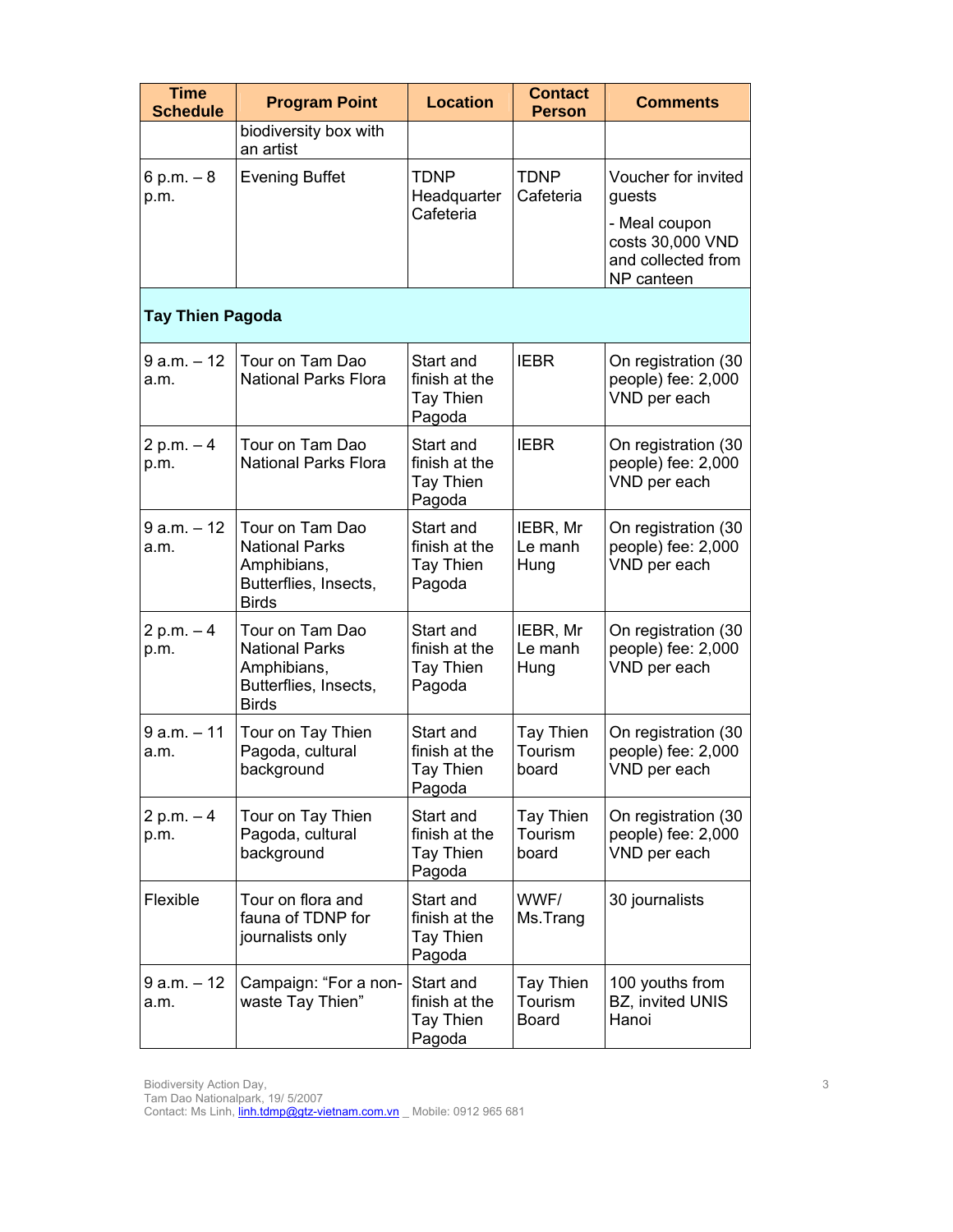| <b>Time</b><br><b>Schedule</b>                            | <b>Program Point</b>                                                                 | <b>Location</b>                                          | <b>Contact</b><br><b>Person</b>                    | <b>Comments</b>                                                                            |  |
|-----------------------------------------------------------|--------------------------------------------------------------------------------------|----------------------------------------------------------|----------------------------------------------------|--------------------------------------------------------------------------------------------|--|
| 1.00 p.m. $-$<br>4.00 p.m.                                | Tour on TDNP Flora<br>and Fauna for children                                         | Start and<br>finish at the<br><b>Tay Thien</b><br>Pagoda | UNIS/IEBR                                          | <b>UNIS students</b>                                                                       |  |
| <b>Tam Dao Town</b>                                       |                                                                                      |                                                          |                                                    |                                                                                            |  |
|                                                           | Day Tour for<br><b>Journalists</b>                                                   |                                                          | <b>WWF</b>                                         | <b>INES/On invitation</b>                                                                  |  |
| $10 a.m. -$<br>12h00<br>and 2.00<br>$p.m. - 4.00$<br>p.m. | Presentations/tour on<br><b>Illegal Orchid Trade</b>                                 | <b>TD Town</b>                                           | TADANCA,<br><b>Bettina</b><br>Martin               | Only on<br>registration. Orchid<br>garden. Only<br>propagated<br>orchirds are<br>available |  |
| $8 p.m. -$<br>open end                                    | Barbecue and music                                                                   | <b>Mela Hotel</b>                                        | Mela Hotel,<br>Herr Mekki                          | On registration,<br>8USD per each                                                          |  |
| 10 p.m. –<br>open end                                     | Exhibition on Tam Dao<br><b>National Park Wildlife</b>                               | Mela Hotel                                               | Mela Hotel,<br>Josh<br>Kempinski                   |                                                                                            |  |
| $6 a.m. - 9$<br>a.m.<br>(20/05/07)                        | Bird watching on a<br>morning forest walk                                            | Start and<br>finish at the<br>Mela Hotel                 | Mela Mekki<br>und<br><b>Birdwatchin</b><br>ng Club | Only on<br>registration                                                                    |  |
| $9 a.m. - 5$<br>p.m.                                      | <b>Soccer Competition</b>                                                            | <b>TD Town</b><br><b>Sports Field</b>                    | Peoples<br>Committee<br>Tam Dao<br>Town            | 4 teams:<br>3 vietnamese<br>1 international                                                |  |
| 6 p.m.                                                    | Singing event                                                                        | Tam Dao<br>town park                                     | Tam Dao<br>town CPC                                |                                                                                            |  |
| $9 a.m. - 5$<br>p.m.                                      | Ecotourism market                                                                    | TD town                                                  | <b>Birdlife</b>                                    |                                                                                            |  |
| <b>ENV Taining Center and Minh Quang School</b>           |                                                                                      |                                                          |                                                    |                                                                                            |  |
| $2 p.m. - 4$<br>p.m.                                      | <b>Biodiversity at Minh</b><br><b>Quang School</b>                                   |                                                          | <b>ENV</b>                                         |                                                                                            |  |
| <b>Xa Huong Lake</b>                                      |                                                                                      |                                                          |                                                    |                                                                                            |  |
| $9a.m. -$<br>9.30 a.m.                                    | Official Opening of<br><b>Tam Dao National</b><br>Parks<br><b>First Hiking Trail</b> | Start and<br>finish at TD<br>Forest<br>School            | TEE board                                          | On invitation                                                                              |  |

Tam Dao Nationalpark, 19/ 5/2007 Contact: Ms Linh, *linh.tdmp@gtz-vietnam.com.vn* Mobile: 0912 965 681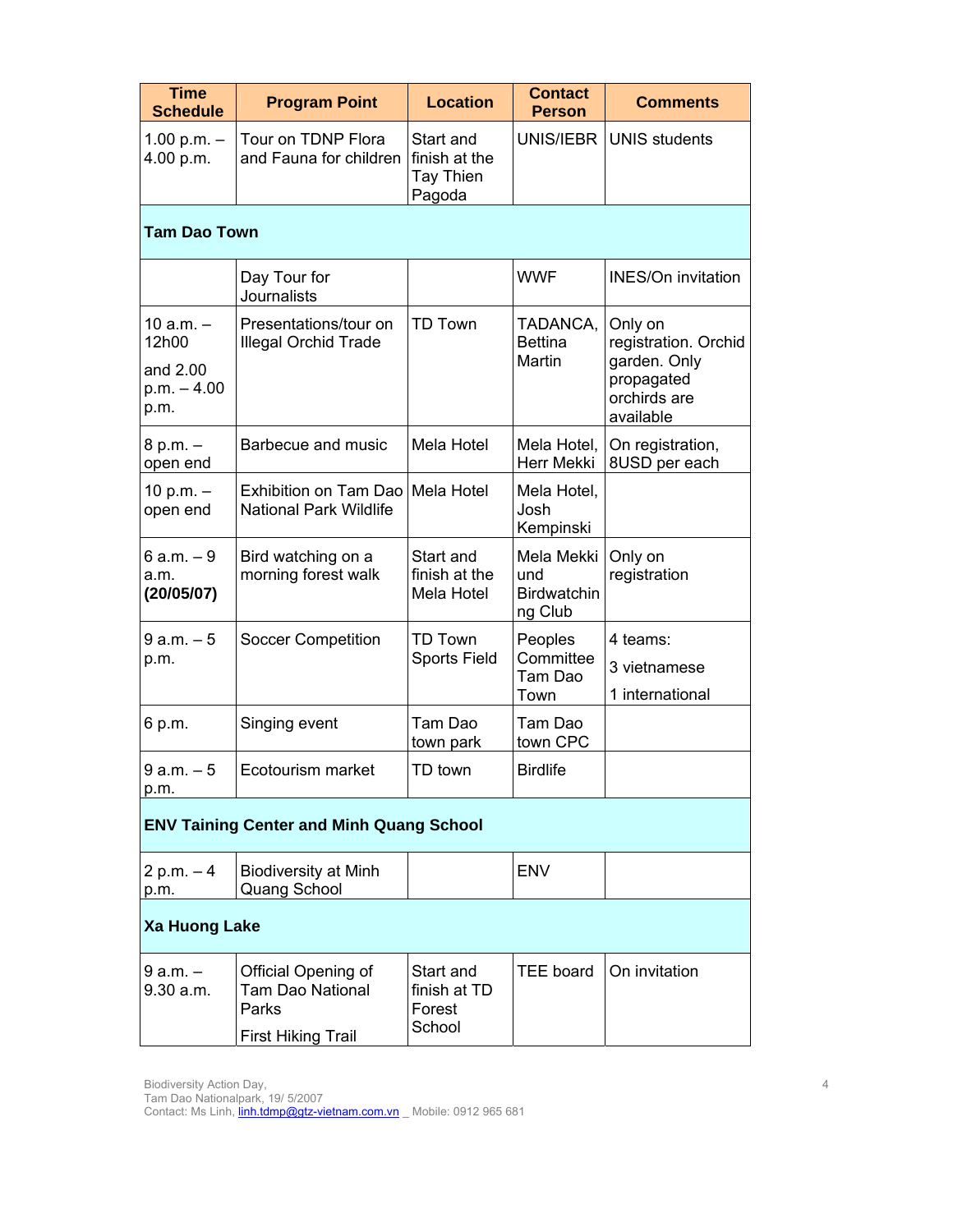| <b>Time</b><br><b>Schedule</b> | <b>Program Point</b>                                          | <b>Location</b>       | <b>Contact</b><br><b>Person</b> | <b>Comments</b>                                   |
|--------------------------------|---------------------------------------------------------------|-----------------------|---------------------------------|---------------------------------------------------|
| 4 p.m.                         | $\vert$ 9. 30 a.m. $-$ Guided tour including<br>lunch on boat | Vallev<br>Start & End |                                 | Only on<br>registration (max.<br>25 participants) |

## **Practical Guidelines**

### **Transportation**

tbc

## **Accommodation**

We kindly ask you to book rooms on your own. Mentioning the Biodiversity Action Day enables you to receive concession on room prices.

*Mela hotel (contact person: Ms.Nguyen Thu Ha)*

PHONE: 0211 824321 22 rooms including 10 rooms with 2 single beds and 12 rooms with 2 double beds Price: mela discount: 40% 38US\$/room/night including breakfast

*Green world hotel (contact person: Ms. Hoan Thuy)*

Add: Village 1 Tam Dao town – Vinh Phuc province *Rooms in A building, including breakfast:*  Deluxe (2 people): 800,000VNĐ 1<sup>st</sup> Class (2 people): 500,000VND 2<sup>nd</sup> Class (2-3 people): 400,000VNĐ *Rooms in B building, including breakfast:*  300,000VNĐ

#### *Sao Mai hotel (contact person: Ms.Nguyen Thị Hoa)*

Add: Village 1 Tam Dao town – Vinh Phuc province PHONE: 0211 824 304 250,000 VND including both breakfast and dinner/ single room 350 000 VND including both breakfast and dinner/ double room 420,000 VND including both breakfast and dinner/ triple room.

### *Mini hotel (contact person: Mr.Nguyen Duy Quyen)*

Add: Village 1 Tam Dao town – Vinh Phuc province PHONE: 0211 824 231 250,000 VND including both breakfast and dinner/ single room 350 000 VND including both breakfast and dinner/ double room 420,000 VND including both breakfast and dinner/ triple room.

# *Pine hotel (contact person Ms.Tran Thi Hong Điep)* PHONE: 0211 824 271

37 double room, price 250,000VNĐ including breakfast